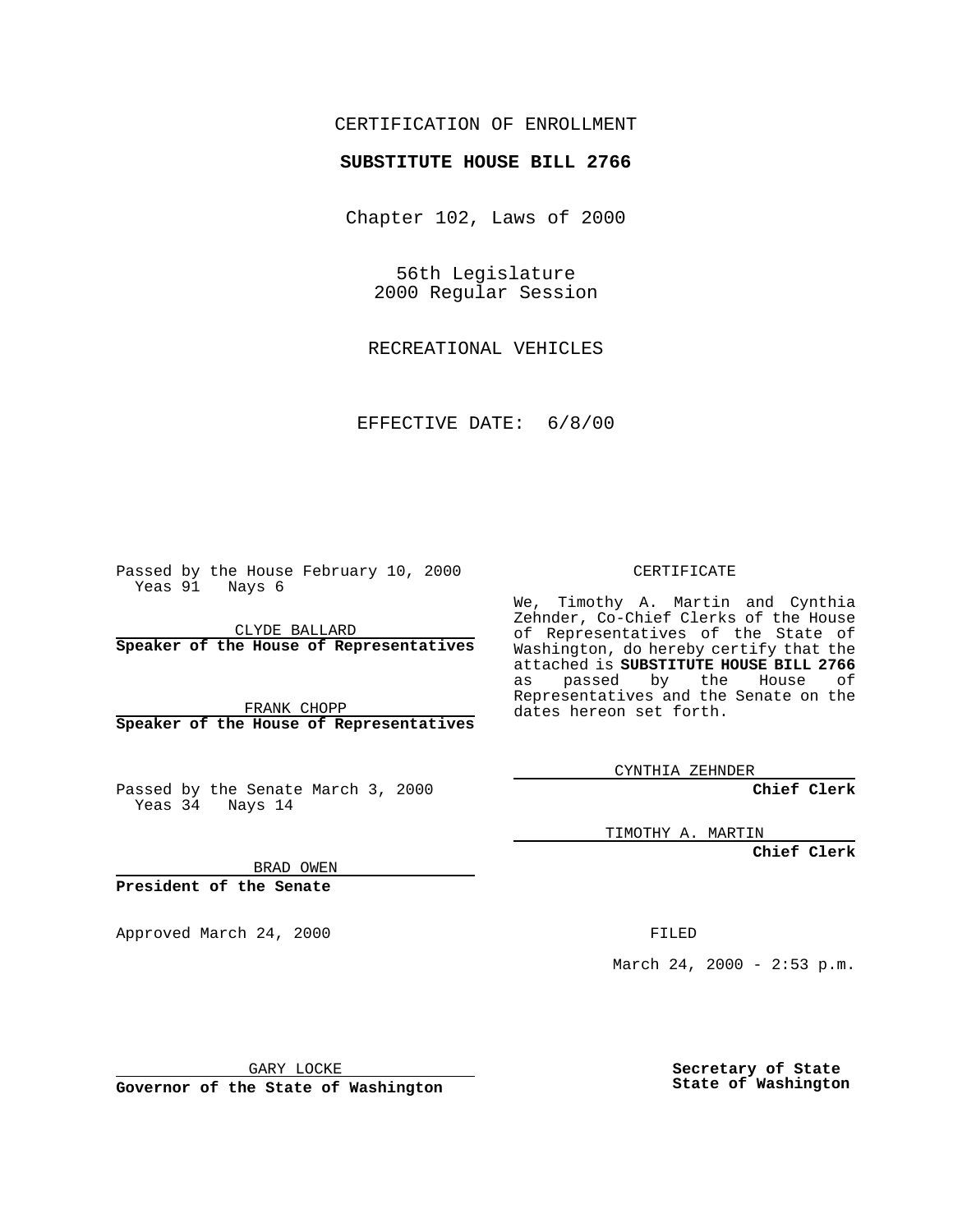## **SUBSTITUTE HOUSE BILL 2766** \_\_\_\_\_\_\_\_\_\_\_\_\_\_\_\_\_\_\_\_\_\_\_\_\_\_\_\_\_\_\_\_\_\_\_\_\_\_\_\_\_\_\_\_\_\_\_

\_\_\_\_\_\_\_\_\_\_\_\_\_\_\_\_\_\_\_\_\_\_\_\_\_\_\_\_\_\_\_\_\_\_\_\_\_\_\_\_\_\_\_\_\_\_\_

Passed Legislature - 2000 Regular Session

## **State of Washington 56th Legislature 2000 Regular Session**

**By** House Committee on Transportation (originally sponsored by Representatives Cairnes and Hatfield)

Read first time 02/03/2000. Referred to Committee on .

 AN ACT Relating to recreational vehicles; and amending RCW 46.44.030.

BE IT ENACTED BY THE LEGISLATURE OF THE STATE OF WASHINGTON:

 **Sec. 1.** RCW 46.44.030 and 1995 c 26 s 1 are each amended to read as follows:

 It is unlawful for any person to operate upon the public highways of this state any vehicle having an overall length, with or without load, in excess of forty feet. This restriction does not apply to (1) a municipal transit vehicle, (2) auto stage, private carrier bus  $((\sigma \cdot \tau))_+$  school bus, or motor home with an overall length not to exceed forty-six feet, or (3) an articulated auto stage with an overall length not to exceed sixty-one feet.

 It is unlawful for any person to operate upon the public highways of this state any combination consisting of a tractor and semitrailer that has a semitrailer length in excess of fifty-three feet or a combination consisting of a tractor and two trailers in which the combined length of the trailers exceeds sixty-one feet, with or without load.